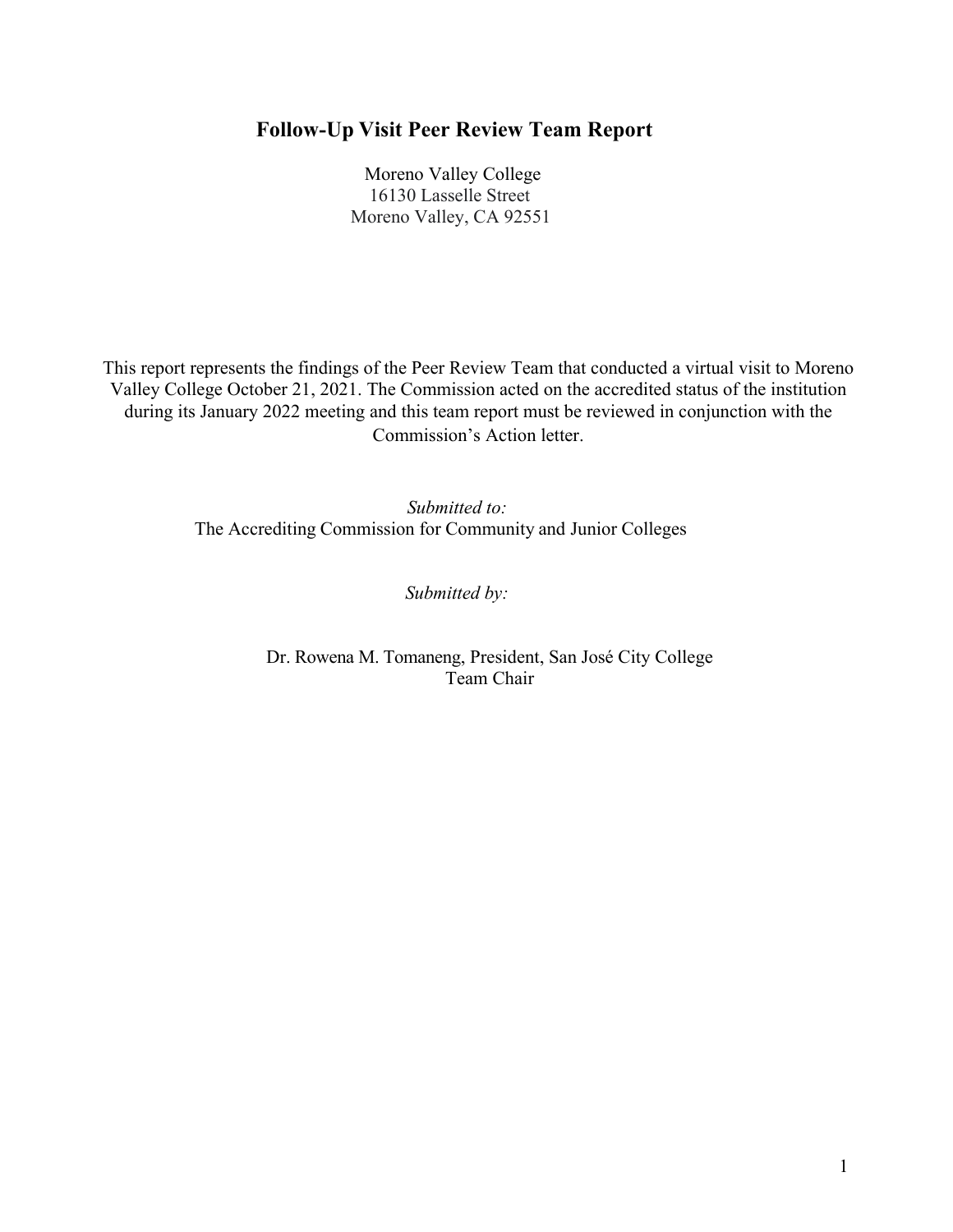| Date:    | October 25, 2021                                                           |
|----------|----------------------------------------------------------------------------|
| To:      | Accrediting Commission for Community and Junior Colleges                   |
| From:    | Dr. Rowena M. Tomaneng                                                     |
| Subject: | Report of Follow-Up Team Report to Moreno Valley College, October 21, 2021 |

## **Introduction**

The Peer Review Team for Moreno Valley College completed its initial visit to the college from March 2 through March 5, 2020. At its meeting June 10-12, 2020, the Commission acted to Reaffirm Accreditation for 18 months and require a Follow-Up Report, due no later than October 1, 2021, followed by a visit from a peer review team. Members of the peer review team conducted the Follow-Up visit to Moreno Valley College on October 21, 2021. The purpose of the team visit was to to determine whether the institution has addressed the requirements stipulated in the Commission Action Letter of June 29, 2020.

The team was comprised of the following members:

Dr. Jennifer Vega La Serna, Vice President Academic Affairs, College of the Sequoias Dr. Mia Wood, Professor of Philosophy, Los Angeles Pierce College

The team found that the College had prepared very well for the visit by arranging for meetings with the individual groups agreed upon earlier with the team chair and by providing relevant evidence and access to courses for review. Over the course of the day the team met with the college president, executive cabinet members, several instructional faculty and staff including members of the college distance education response team, distance education committee, distance education den and the Side Kicks peer to peer support team.

The Follow-Up Report and Visit were expected to document resolution of the following compliance requirements:

## **1. Policy on Distance Education and Correspondence Education; Standard II.A.2 (College Requirement 1)**

In order to meet the standard, the Commission requires that the college establish a policy defining regular and substantive instructor-initiated contact with students for Distance Education courses. The Commission requires that the college provide professional development opportunities for faculty to ensure Distance Education courses include regular and substantive instructor-student interaction.

#### **Team Analysis of College Responses to the June 2020 Commission's Requirements**

# **Findings and Evidence:**

The Team found that Moreno Valley College (MVC) has developed official policies and other guidance and processes to ensure Distance Education courses include regular and effective instructor-student interaction. As evidenced in their follow-up report, the more robust